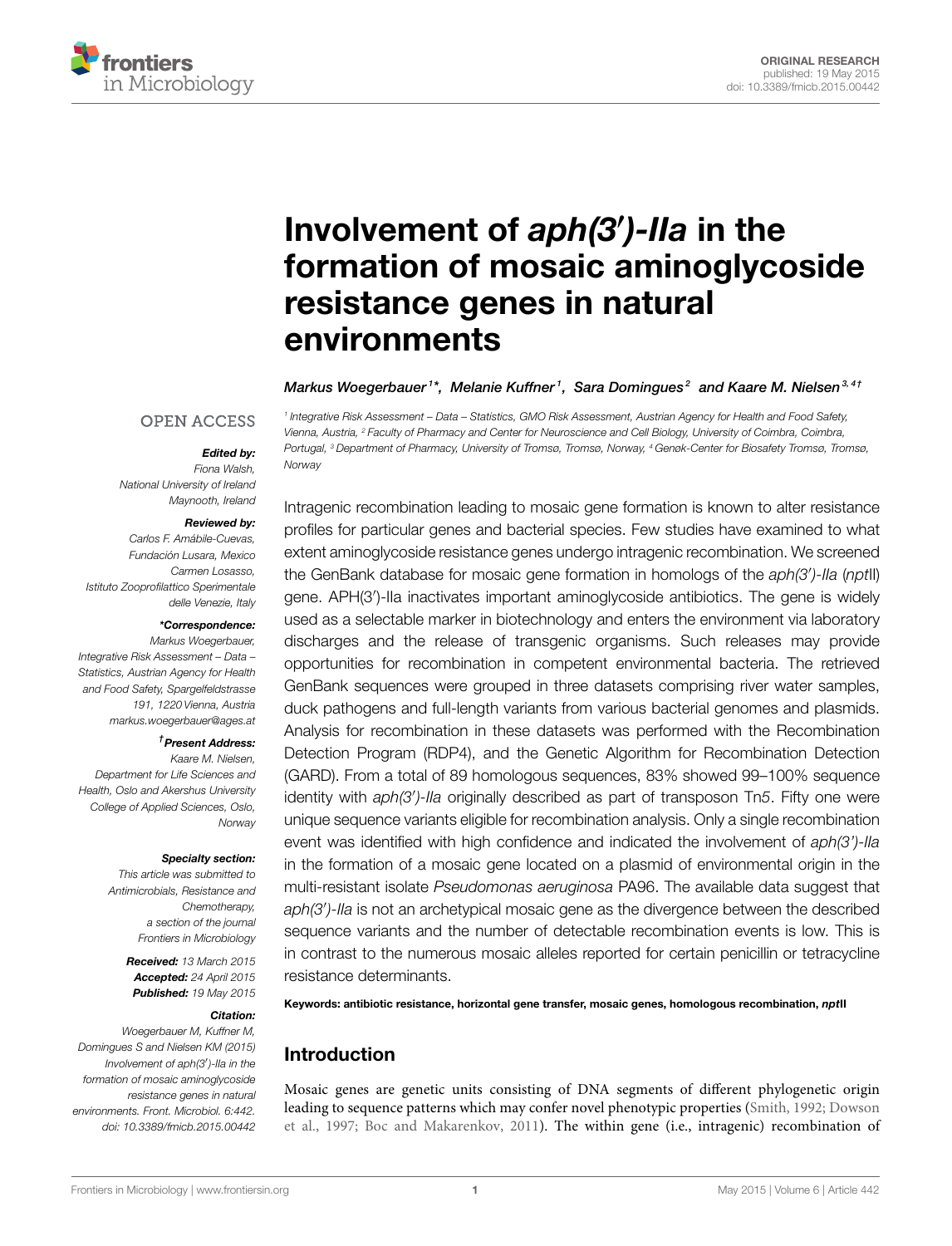DNA fragments increases the genetic plasticity of bacterial genomes and contributes to evolution and adaptability to new environmental conditions [\(Hanage et al., 2006\)](#page-10-1). The process of mosaic gene formation primarily relies on the uptake of free DNA from the environment by competent bacteria via natural genetic transformation and subsequent integration of the incoming DNA fragment into the bacterial genome through homologous recombination [\(Smith et al., 1991\)](#page-11-1). The efficiency of DNA segment integration is dependent on sequence similarity between the involved DNA strands. The frequency of homologous recombination decreases in a log-linear relationship with increasing sequence divergence between donor and recipient DNA to the point where it falls below the limit of detection which is usually the case when pairwise sequence identity drops below 70% [\(Dowson et al., 1997;](#page-10-0) [Fraser et al., 2007\)](#page-10-2). This stringent similarity requirement may be circumvented by homology-directed illegitimate recombination, a mechanism where the integration of non-homologous DNA fragments is facilitated by the presence of a short homologous anchor sequence in the donor molecule and a region of microhomology on the opposite terminus of the incoming DNA with the target sequence [\(de Vries and Wackernagel, 2002;](#page-9-1) Prudhomme et al., [2002\)](#page-11-2); or by double-illegitimate recombination, which is independent of any homology [\(Hulter and Wackernagel, 2008\)](#page-10-3).

Genetic recombination inducing mosaic patterns in antibiotic resistance genes in bacterial pathogens results in therapy failure in clinical settings [\(Spratt, 1994;](#page-11-3) [Heinemann and Traavik, 2004\)](#page-10-4). Bacteria capable of lateral transfer of resistance gene fragments have the opportunity to evade selection pressure in response to alternating antibiotic therapy by acquiring new or modifying existing housekeeping genes and/or resistance determinants [\(Spratt, 1994\)](#page-11-3). A prominent example is the mosaic pattern formation occurring in penicillin binding protein genes in Streptococcus pneumoniae (e.g., pbp2b) and Neisseria spp. (e.g., penA) and in tetracycline resistance determinants [e.g., tet(M),  $tet(O)$ ,  $tet(W)$ ] in various animal and human pathogens (Spratt et al., [1989;](#page-11-4) [Dowson et al., 1994;](#page-10-5) [Patterson et al., 2007\)](#page-10-6). These mosaic genes confer increased antibiotic resistance to the host bacterium and impact human health by increasing the morbidity and mortality rates of infectious diseases and by amplifying the financial burden of public health systems [\(Doern et al., 2001;](#page-10-7) [Heinemann and Traavik, 2004;](#page-10-4) [Bush et al., 2011\)](#page-9-2).

An analysis of a potential contribution of the aminoglycoside resistance gene aph(3')-IIa to the mosaic gene formation and the variability of aph(3')-II-homologs is of relevance because this resistance gene is one of the most frequently applied selectable markers in genetic engineering and plant gene technology [\(Miki and McHugh, 2004;](#page-10-8) [Shakya et al., 2011\)](#page-11-5). Due to such technology applications this resistance gene is shed into the environment. Corresponding DNA fragments may additionally undergo chemical modifications when present as free extracellular DNA in the environment [\(Pontiroli et al.,](#page-10-9) [2007;](#page-10-9) [Chen et al., 2012\)](#page-9-3). A recombination of anthropogenically released aph(3')-IIa fragments with endogenous aph(3')-IIa homologs present in competent environmental bacteria may lead to the formation of mosaic phosphotransferases with an altered antibiotic inactivation spectrum.

The enzyme APH(3′ )-IIa inactivates the critically important aminoglycoside antibiotics neomycin and kanamycin as well as paromomycin, butirosin, gentamicin B, and ribostamycin [\(Shaw et al., 1993;](#page-11-6) [WHO, 2012\)](#page-11-7). Amikacin, a crucial secondline antibiotic used exclusively in humans, was shown to be phosphorylated to some extent only under in vitro conditions [\(Perlin and Lerner, 1986\)](#page-10-10).

There is currently no experimental evidence available to support or disprove the hypothesis that antibiotic marker genes like aph(3')-IIa may be involved in the formation of mosaic resistance genes. But powerful bioinformatic tools have now become available that allow in silico analysis of lateral intragenic gene transfer events [\(Boc et al., 2010;](#page-9-4) [Martin et al., 2010;](#page-10-11) Boc and Makarenkov, [2011;](#page-9-0) [Le et al., 2014\)](#page-10-12).

To determine whether the genetic variability of  $aph(3')$ -IIa like alleles available in GenBank has arisen from mosaic formation we performed a detailed in silico screening for intragenic recombination events in aph(3′ )-IIa sequences utilizing phylogeny- and non-phylogeny-based algorithms of the Recombination Detection Program (RDP4) software package and the Genetic Algorithm for Recombination Detection (GARD) [\(Kosakovsky Pond et al., 2006a;](#page-10-13) [Martin, 2010\)](#page-10-14).

# Materials and Methods

## Collection of Sequence Data

The aph(3')-IIa gene from the Escherichia coli transposon Tn5 (Accession number V00618, positions 151–945; 795 nts) was used as query sequence. This reference sequence termed for clarification "EcoAph3IIa" was searched against the bacterial non-redundant nucleotide collection [\(http://www.ncbi.nlm.nih.](http://www.ncbi.nlm.nih.gov/nuccore/) [gov/nuccore/\)](http://www.ncbi.nlm.nih.gov/nuccore/) and the database of reference genomic sequences [\(http://www.ncbi.nlm.nih.gov/refseq/\)](http://www.ncbi.nlm.nih.gov/refseq/). The discontiguous megablast algorithm was used with default settings except for 250 hits to be displayed [\(http://blast.ncbi.nlm.nih.gov/Blast.](http://blast.ncbi.nlm.nih.gov/Blast.cgi?PROGRAM=blastn&PAGE_TYPE=BlastSearch&LINK_LOC=blasthome) [cgi?PROGRAM=blastn&PAGE\\_TYPE=BlastSearch&LINK\\_](http://blast.ncbi.nlm.nih.gov/Blast.cgi?PROGRAM=blastn&PAGE_TYPE=BlastSearch&LINK_LOC=blasthome)

[LOC=blasthome\)](http://blast.ncbi.nlm.nih.gov/Blast.cgi?PROGRAM=blastn&PAGE_TYPE=BlastSearch&LINK_LOC=blasthome). Vectors, artificial sequences and models were excluded from the search. The search was carried out on September  $22<sup>nd</sup>$ , 2014.

## Sequence Alignments

Sequences producing BLAST matches were downloaded from GenBank, spanning the complete open reading frame when available. Multiple sequence alignments were prepared using the ClustalW algorithm implemented in Bioedit [\(http://www.](http://www.mbio.ncsu.edu/bioedit/bioedit.html) [mbio.ncsu.edu/bioedit/bioedit.html\)](http://www.mbio.ncsu.edu/bioedit/bioedit.html) [\(Hall, 2007\)](#page-10-15). The sequence identity matrix option of Bioedit was used to determine the pairwise sequence identity between each sequence and the reference sequence aph(3')-IIa (EcoAph3IIa). The sequence difference count matrix option of Bioedit was used to determine pairwise nucleotide differences among all aligned sequences.

## Selection of Sequence Sets for Recombination Analysis

All sequences sharing more than 60% sequence identity with the reference sequence EcoAph3IIa across their entire length were considered as "aph(3')-IIa homologs." Sequences with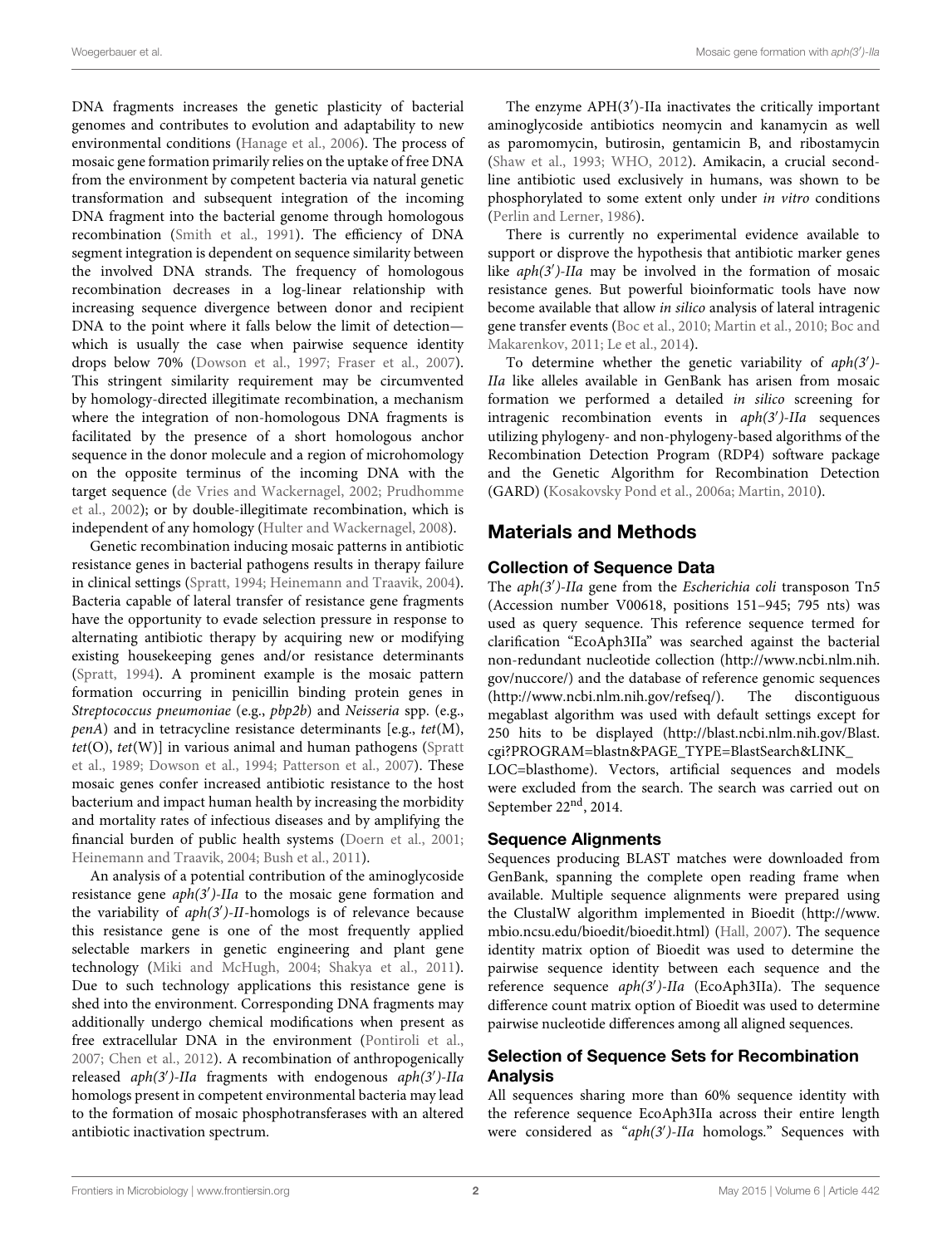less than 60% sequence identity were considered as nonhomologous. This distinction was based on the observation that aph(3')-IIb (X90856) and  $aph(3')$ -IIc (HQ424460), the closest described relatives of  $aph(3<sup>j</sup>)$ -IIa among aminoglycoside 3'-Ophosphotransferases [\(Ramirez and Tolmasky, 2010\)](#page-11-8) share nearly -<br>60% sequence identity with aph(3')-IIa.

From the bulk of homologs collected from GenBank (**[Table 1](#page-3-0)**), three sequence datasets were selected for recombination analysis:

Dataset 1: 36 partial sequences from the Riemerella anatipestifer isolate collection, representing the intra-species variation of  $aph(3')$ -IIa homologs in a pathogen species residing in ducks (yellow bars in Figure S1).

Dataset 2: 11 partial sequences from river water, representing the variation of aph(3')-IIa homologs occurring in bacterial species recovered from a defined natural aquatic environment (green bars, Figure S1).

Dataset 3: 34 full length aph(3')-IIa homologs comprising the reference gene EcoAph3IIa and 33 sequences from various bacterial genomes and plasmids. This dataset represented the entire variation of  $aph(3')$ -IIa genes known to date (i.e., as officially deposited in GenBank per September 22nd, 2014 (red, dark blue and light blue bars, Figure S1).

Each dataset was separately aligned with ClustalW and dereplicated to retain one representative sequence per variant. Pairwise differences among all variants were determined to allow selection of sequence subsets for improved recombination detection according to the recommendations of the instruction manual of RDP4 [\(Martin, 2010\)](#page-10-14). It is indicated that RDP4 is unlikely to detect recombination between extremely similar sequences. The presence of multiple nearly identical sequences in a dataset unnecessarily increases the number of pairwise comparisons and the severity of multiple comparison correction and, thus, reduces sensitivity. The following formula was used for calculating the ratio between the number of sequences (X), length (L) and the minimum required pairwise distances (Y) in the dataset for sequences still eligible for recombination analysis by RDP4:  $Y = (2 \times \ln 4X) / L$  [\(Martin, 2010\)](#page-10-14). On the other hand, highly divergent sequences increase the risk of false positives as they may cause misalignments and introduce an excess of variable sites into the alignment. Therefore, sequences sharing less than 70% sequence identities have to be handled with caution [\(Martin,](#page-10-14) [2010\)](#page-10-14).

## Detection of Recombination Events in Aligned Sequence Datasets

Recombination events in multiple sequence alignments were determined using the Recombination Detection Program Beta 4.36 package (RDP4). Seven of the recombination signal detection algorithms available as modules in RDP4 were employed: RDP [\(Martin, 2010\)](#page-10-14), BootScan [\(Martin et al., 2005\)](#page-10-16), MaxChi [\(Smith, 1992\)](#page-11-0), Chimera [\(Posada and Crandall, 2001\)](#page-10-17), GeneConv [\(Padidam et al., 1999\)](#page-10-18), SiScan [\(Gibbs et al., 2000\)](#page-10-19), and 3Seq [\(Boni et al., 2007\)](#page-9-5). In the general settings for the RDP4 recombination detection procedure, the highest acceptable p-value was set to 0.05, the Bonferroni method was selected to correct for multiple comparisons and the entire process was run in permutational mode with 100 permutations. For the remaining parameters in the general RDP4 options defaults were retained. These defaults involved running PhylPro [\(Weiller,](#page-11-9) [1998\)](#page-11-9) and LARD [\(Holmes et al., 1999\)](#page-10-20) as secondary detection methods. Default settings were also retained for the options in the individual detection modules, except for MaxChi, where the specific window size was set to "variable." These settings and analysis modules were chosen in accordance with common practice in literature [\(Keymer and Boehm, 2011;](#page-10-21) [Smith et al.,](#page-11-10) [2012;](#page-11-10) [Thomas et al., 2012;](#page-11-11) [Alvarez-Perez et al., 2013;](#page-9-6) [Freel et al.,](#page-10-22) [2013;](#page-10-22) [Hester et al., 2013;](#page-10-23) [Altamia et al., 2014;](#page-9-7) [Duron, 2014\)](#page-10-24).

Recombination breakpoints in multiple sequence alignments were confirmed with GARD [\(Kosakovsky Pond et al., 2006b\)](#page-10-25) available at the datamonkey server [\(http://www.datamonkey.](http://www.datamonkey.org/) [org/\)](http://www.datamonkey.org/) using default values.

## **Results**

## Genetic Diversity of *Aph(3*′ *)-IIa* Homolog Sequences in GenBank

The GenBank database was BLAST-searched for sequences similar to the  $aph(3')$ -IIa gene from the transposon Tn5 of E. coli (EcoAph3IIa). In total 227 hits were obtained. **[Table 1](#page-3-0)** summarizes the 94 highest scoring hits, and Figure S1 shows the regions of aph(3′ )-IIa matched by these hits.

Eighty nine sequences showed sequence identities of 63– 100% with EcoAph3IIa and were considered as aph(3′ )-IIa homologs. Their bacterial carriers were of animal (40 isolates), human (28 isolates) and genuine environmental origin (21 isolates) (**[Figure 1](#page-5-0)**). The large majority originated from avian hosts. Non-vertebrate samples were retrieved from such diverse environments as river water, soil, pig manure, activated sludge, marine sediments, and household installations (**[Figure 1](#page-5-0)**). Most of the animal bacteria were pathogens (43%) but only a minimal fraction of the environmental isolates could be identified as causative agents for diseases (1%) (**[Figure 2](#page-5-1)**). The aph(3′ )- IIa gene sequence variant carriers comprised the following bacterial taxonomic classes: Actinobacteria, Alphaproteobacteria, Bacilli, Bacteroidia, Betaproteobacteria, Clostridia, Flavobacteria, and Gammaproteobacteria (Figure S2). Complete aph(3')-IIa homologs had a length of 792–795 nts and discontiguous megablast produced alignment matches of 627–795 bp with the reference gene. Of these 89 homologs 26 were perfect 100% matches and 48 showed over 99% sequence identity with the reference sequence. The 99–100% BLAST matches included two sets of partial sequences originating from bacterial population surveys specifically targeting aph(3')-IIa diversity: 36 sequences from isolates of the avian pathogen R. anatipestifer collected from diseased ducks [\(Yang et al., 2012\)](#page-11-12), and 11 sequences from a cultivation independent monitoring of aph(3')-IIa in Canadian river water samples [\(Zhu, 2007\)](#page-11-13). As these sequences had been produced by PCR amplification with primers binding within the aph(3')-IIa gene, sequence information was missing at their ends. Fifteen perfect (100%) and six nearly perfect (>99%) matches over the full gene length were detected in plasmid and genome sequences of bacteria phylogenetically as divergent as E. coli, Bacteroides dorei, and Clostridium nexile.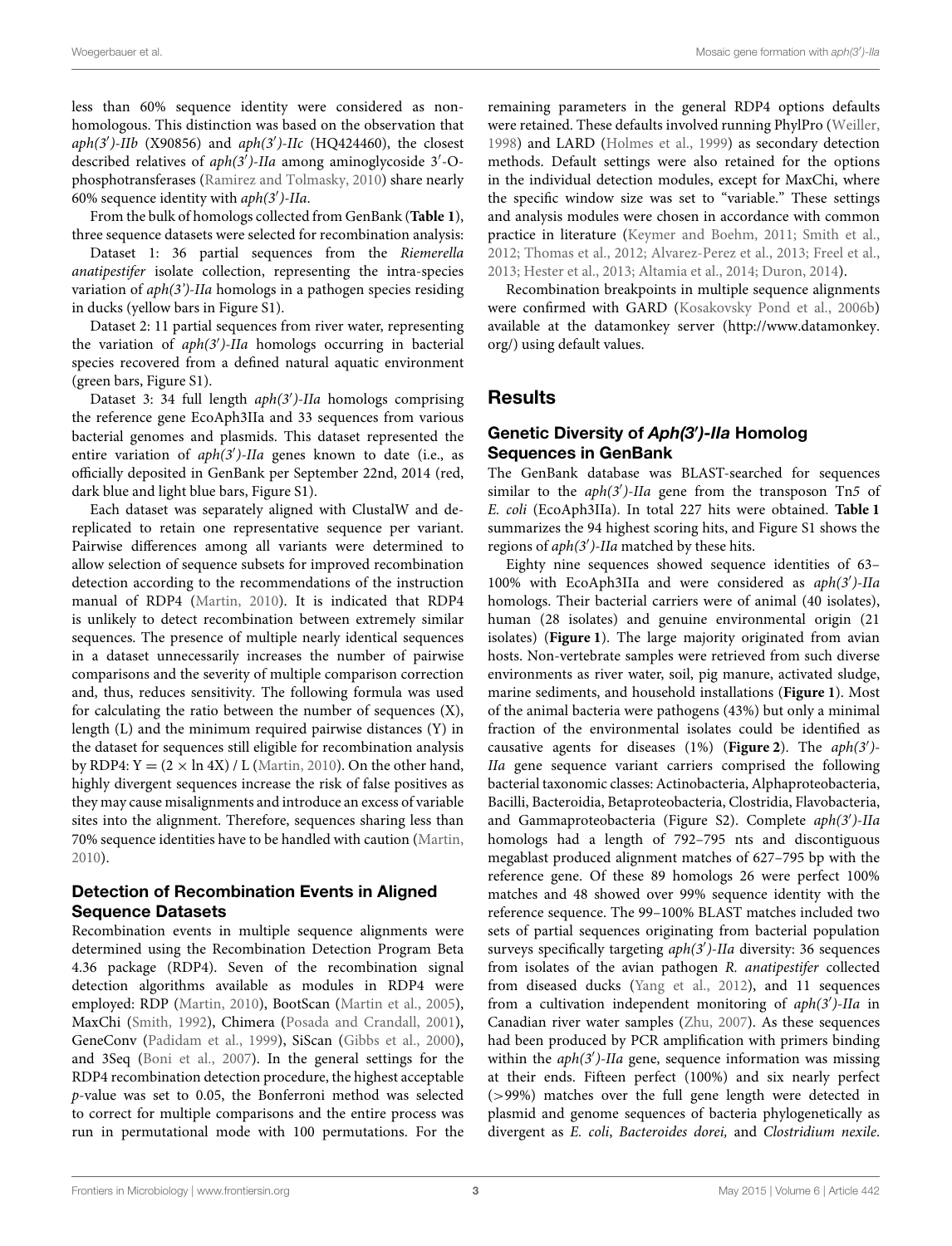#### <span id="page-3-0"></span>TABLE 1 | The highest scoring BLAST hits for the *aph(3*′ *)-IIa* gene from *E. coli* transposon Tn*5*.

|                    | Hit accession Hit description (simplified)              | Sequence length<br>(nt) | <b>Total identity</b><br>(%) <sup>a</sup> | Short name (short name<br>of representative) <sup>b</sup> | Data-set <sup>c</sup> |
|--------------------|---------------------------------------------------------|-------------------------|-------------------------------------------|-----------------------------------------------------------|-----------------------|
| V00618             | Escherichia coli Tn5 neomycin phosphotransferase (npt2) | 795                     | 100                                       | EcoAph3lla                                                | 3                     |
| KC853434           | Escherichia coli ACN001 plasmid pACN001-A               | 795                     | 100                                       | (EcoAph3lla)                                              | 3                     |
| U32991             | Escherichia coli mini-Tn5 kanamycin transposon          | 795                     | 100                                       | (EcoAph3lla)                                              | 3                     |
| X64335             | Escherichia coli plasmid pMM234 DNA                     | 795                     | 100                                       | (EcoAph3lla)                                              | 3                     |
| AB255435           | Escherichia coli plasmid pO86A1 DNA                     | 795                     | 100                                       | (EcoAph3lla)                                              | 3                     |
| L11017             | Escherichia coli Tn5 Tac1                               | 795                     | 100                                       | (EcoAph3lla)                                              | 3                     |
| U00004             | Escherichia coli transposon Tn5                         | 795                     | 100                                       | (EcoAph3lla)                                              | 3                     |
| KJ747960           | Enterococcus faecalis 3EH plasmid pCQ-3EH               | 795                     | 100                                       | (EcoAph3lla)                                              | 3                     |
| CP000744           | Pseudomonas aeruginosa PA7                              | 795                     | 100                                       | (EcoAph3lla)                                              | 3                     |
| AB366441           | Salmonella enterica sv. Dublin pMAK2 DNA                | 795                     | 100                                       | (EcoAph3lla)                                              | 3                     |
| JN983042           | Salmonella enterica sv. Heidelberg pSH111_227           | 795                     | 100                                       | (EcoAph3lla)                                              | 3                     |
| HF570109           | Shigella sonnei plasmid pDPT3                           | 795                     | 100                                       | (EcoAph3lla)                                              | 3                     |
| JX469830           | Uncultured bacterium plasmid pG527                      | 795                     | 100                                       | (EcoAph3lla)                                              | 3                     |
| NZ_JH724146        | Bacteroides dorei CL02T12C06 supercont1.15              | 795                     | 100                                       | (EcoAph3lla)                                              | 3                     |
| GQ463143           | Vibrio cholerae Mex1 integrating conj.elem. ICEVchmex1  | 795                     | 100                                       | (EcoAph3lla)                                              | 3                     |
| KF767856           | Salmonella enterica sv. Typhimurium MRS_10/765 nptll    | 754                     | 100                                       |                                                           |                       |
| DQ449896           | Uncultured bacterium clone K040 nptll-like gene         | 731                     | 100                                       | UncultK040                                                | 2                     |
| JQ664666           | Riemerella anatipestifer GN19 aph gene                  | 717                     | 100                                       | RiemerGN19                                                | 1                     |
| JQ664661           | Riemerella anatipestifer GN12 aph gene                  | 717                     | 100                                       | (RiemerGN19)                                              | 1                     |
| JQ664660           | Riemerella anatipestifer GN10 aph gene                  | 717                     | 100                                       | (RiemerGN19)                                              | 1                     |
| JQ664653           | Riemerella anatipestifer FN3 aph gene                   | 717                     | 100                                       | (RiemerGN19)                                              | 1                     |
| JQ664647           | Riemerella anatipestifer 3 aph gene                     | 717                     | 100                                       | (RiemerGN19)                                              | 1                     |
| JQ664646           | Riemerella anatipestifer 1-5 aph gene                   | 717                     | 100                                       | (RiemerGN19)                                              | 1                     |
| EF067857           | Escherichia coli plasmid E99 aph                        | 618                     | 100                                       |                                                           |                       |
| NZ_GG698326        | Staphylococcus aureus aureus TCH130 SCAFFOLD169         | 235                     | 100                                       |                                                           |                       |
| NZ_GG698343        | Staphylococcus aureus TCH130 SCAFFOLD186                | 66                      | 100                                       |                                                           |                       |
| AB702969           | Escherichia coli pCss165Kan: 4266 delta cssB::Km        | 795                     | 99.8                                      | Escheric03                                                | з                     |
| DQ449901           | Uncultured bacterium clone K047 nptll gene              | 728                     | 99.8                                      | UncultK047                                                | 2                     |
| DQ449899           | Uncultured bacterium clone K048 nptll gene              | 728                     | 99.8                                      | UncultK048                                                | 2                     |
| DQ449898           | Uncultured bacterium clone K001 nptll gene              | 728                     | 99.8                                      | UncultK001                                                | 2                     |
| JQ664680           | Riemerella anatipestifer X21-3N aph gene                | 717                     | 99.8                                      | RiemerX213                                                | 1                     |
| JQ664673           | Riemerella anatipestifer LQ30 aph gene                  | 717                     | 99.8                                      | RiemerLQ30                                                | 1                     |
| JQ664672           | Riemerella anatipestifer LQ26 aph gene                  | 717                     | 99.8                                      | (RiemerLQ30)                                              | 1                     |
| JQ664670           | Riemerella anatipestifer GN52 aph gene                  | 717                     | 99.8                                      | (RiemerLQ30)                                              | 1                     |
| JQ664668           | Riemerella anatipestifer GN26 aph gene                  | 717                     | 99.8                                      | (RiemerLQ30)                                              | 1                     |
| JQ664665           | Riemerella anatipestifer GN18 aph gene                  | 717                     | 99.8                                      | (RiemerLQ30)                                              |                       |
| JQ664664           | Riemerella anatipestifer GN16 aph gene                  | 717                     | 99.8                                      | (RiemerLQ30)                                              | 1                     |
| JQ664662           | Riemerella anatipestifer GN13 aph gene                  | 717                     | 99.8                                      | RiemerGN13                                                | 1                     |
| JQ664658           | Riemerella anatipestifer GN5 aph gene                   | 717                     | 99.8                                      | (RiemerLQ30)                                              | 1                     |
| DQ449895           | Uncultured bacterium clone K049 nptll gene              | 729                     | 99.8                                      | UncultK049                                                | 2                     |
| AF244993           | Vibrio cholerae aph3' gene                              | 795                     | 99.7                                      | Vibrioch01                                                | 3                     |
| X57709             | Escherichia coli Transposon Tn5 DNA for aphA-2 gene     | 795                     | 99.7                                      | Escheric02                                                | 3                     |
| <b>NZ_DS995603</b> | Clostridium nexile DSM 1787 Scfld7                      | 795                     | 99.7                                      | Clostrid01                                                | з                     |
| DQ449903           | Uncultured bacterium clone K002 nptll gene              | 728                     | 99.7                                      | UncultK002                                                | 2                     |
| DQ449900           | Uncultured bacterium clone K003 nptll gene              | 728                     | 99.7                                      | UncultK003                                                | 2                     |
| JQ664676           | Riemerella anatipestifer LY37 aph gene                  | 717                     | 99.7                                      | RiemerLY37                                                |                       |
| JQ664671           | Riemerella anatipestifer JN2N aph gene                  | 717                     | 99.7                                      | RiemerJN2N                                                | 1                     |
| JQ664663           | Riemerella anatipestifer GN15 aph gene                  | 717                     | 99.7                                      | RiemerGN15                                                |                       |
| JQ664659           | Riemerella anatipestifer GN9 aph gene                   | 717                     | 99.7                                      | RiemerGN09                                                |                       |
| JQ664657           | Riemerella anatipestifer GN3 aph gene                   | 717                     | 99.7                                      | RiemerGN03                                                | 1                     |

(Continued)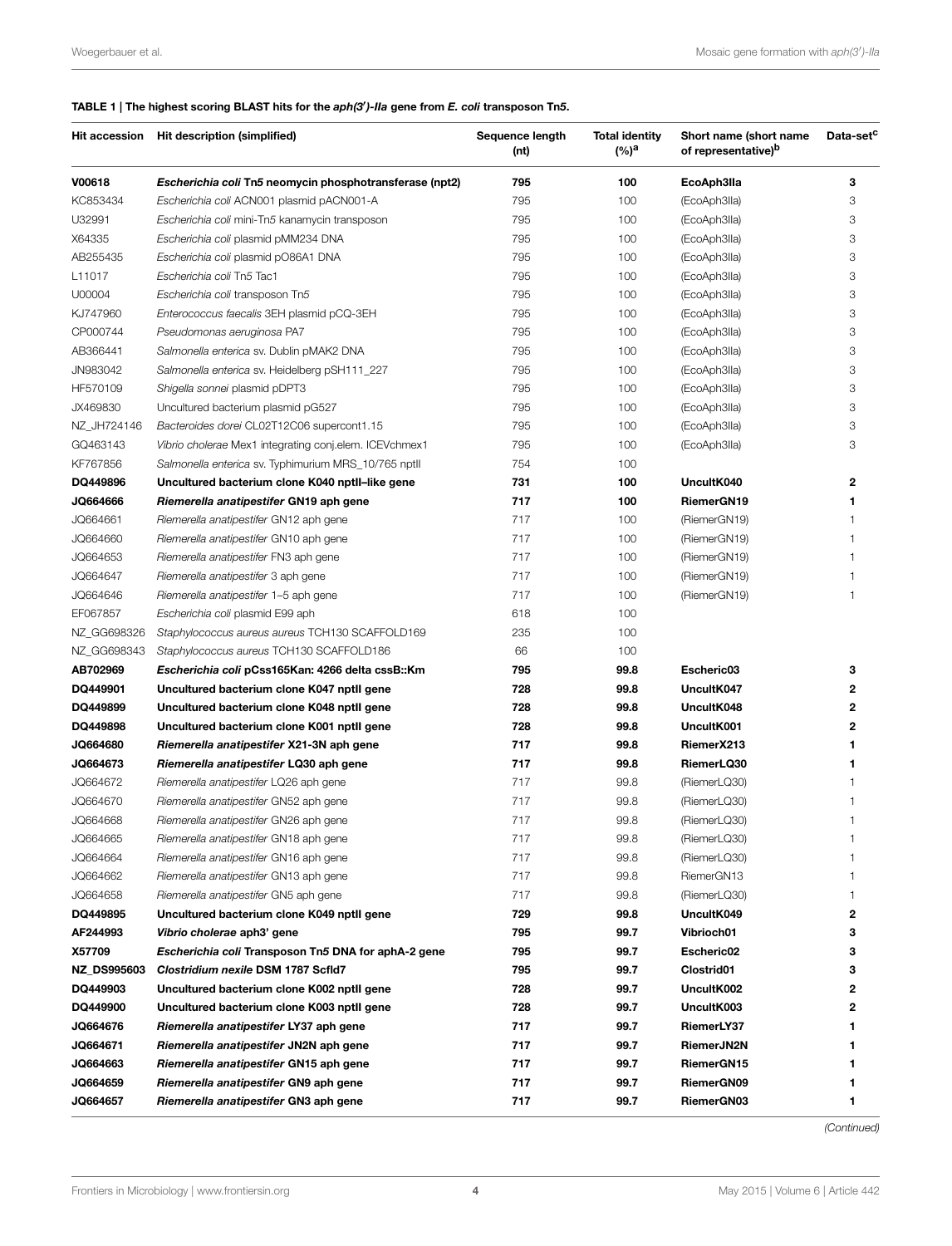#### <span id="page-4-0"></span>TABLE 1 | Continued

|             | Hit accession Hit description (simplified)             | Sequence length<br>(nt) | <b>Total identity</b><br>(%) <sup>a</sup> | Short name (short name<br>of representative) <sup>b</sup> | Data-set <sup>c</sup> |
|-------------|--------------------------------------------------------|-------------------------|-------------------------------------------|-----------------------------------------------------------|-----------------------|
| JQ664655    | Riemerella anatipestifer GN1 aph gene                  | 717                     | 99.7                                      | RiemerGN01                                                | 1                     |
| JQ664649    | Riemerella anatipestifer 8 aph gene                    | 717                     | 99.7                                      | Riemer0008                                                | 1                     |
| FN826652    | Uncultured bacterium partial 16S rRNA gene US18.18     | 379                     | 99.7                                      |                                                           |                       |
| NZ_KB849231 | Acinetobacter johnsonii CIP 64.6 acLZI-supercont1.2    | 795                     | 99.6                                      | Acinetob01                                                | 3                     |
| DQ449897    | Uncultured bacterium clone K036 nptll-like gene        | 729                     | 99.5                                      | UncultK036                                                | 2                     |
| JQ664678    | Riemerella anatipestifer W9 aph gene                   | 717                     | 99.5                                      | RiemerW009                                                | 1                     |
| JQ664677    | Riemerella anatipestifer T2 aph gene                   | 717                     | 99.5                                      | RiemerT002                                                | 1                     |
| JQ664675    | Riemerella anatipestifer LY18 aph gene                 | 717                     | 99.5                                      | RiemerLY18                                                | 1                     |
| JQ664674    | Riemerella anatipestifer LY6 aph gene                  | 717                     | 99.5                                      | RiemerLY06                                                | 1                     |
| JQ664667    | Riemerella anatipestifer GN22 aph gene                 | 717                     | 99.5                                      | RiemerGN22                                                | 1                     |
| JQ664651    | Riemerella anatipestifer 256 aph gene                  | 717                     | 99.5                                      | Riemer0256                                                | 1                     |
| JQ664650    | Riemerella anatipestifer 9 aph gene                    | 717                     | 99.5                                      | Riemer0009                                                | 1                     |
| DQ449902    | Uncultured bacterium clone K056 nptll gene             | 728                     | 99.4                                      | UncultK056                                                | 2                     |
| DQ449894    | Uncultured bacterium clone K009 nptll-like gene        | 728                     | 99.4                                      | UncultK009                                                | 2                     |
| JQ664681    | Riemerella anatipestifer X23-4N aph gene               | 717                     | 99.4                                      | RiemerX234                                                | 1                     |
| JQ664679    | Riemerella anatipestifer X21-1N aph gene               | 717                     | 99.4                                      | RiemerX211                                                | 1                     |
| JQ664656    | Riemerella anatipestifer GN2 aph gene                  | 717                     | 99.4                                      | RiemerGN02                                                | 1                     |
| JQ664654    | Riemerella anatipestifer FX2 aph gene                  | 717                     | 99.4                                      | RiemerFX02                                                | 1                     |
| JQ664652    | Riemerella anatipestifer C6 aph gene                   | 717                     | 99.4                                      | RiemerC006                                                | 1                     |
| JQ664648    | Riemerella anatipestifer 5 aph gene                    | 717                     | 99.4                                      | Riemer0005                                                | 1                     |
| DQ449904    | Uncultured bacterium clone K025 nptII-like gene        | 730                     | 99.4                                      | UncultK025                                                | 2                     |
| V00615      | Transposon Tn5 left end                                | 151                     | 99.3                                      |                                                           |                       |
| JQ664669    | Riemerella anatipestifer GN27 aph gene                 | 717                     | 99.2                                      | RiemerGN27                                                | 1                     |
| CP001096    | <b>Rhodopseudomonas palustris TIE-1</b>                | 795                     | 98.9                                      | Rhodopse01                                                | 3                     |
| GU721005    | Uncult. Bact. plasmid clone mllc.F06 aph-like gene     | 197                     | 98                                        |                                                           |                       |
| JQ937279    | Uncultured bacterium aphA2 gene                        | 347                     | 97                                        |                                                           |                       |
| KC543497    | Pseudomonas aeruginosa plasmid pOZ176                  | 795                     | 95.2                                      | Pseudomo02                                                | 2                     |
| NZ_KI519248 | Pseudomonas aeruginosa U2504 adgfx-supercont1.7        | 795                     | 91.9                                      | (Pseudomo14)                                              | 3                     |
| NZ_KI519246 | Pseudomonas aeruginosa U2504 adgfx-supercont1.5        | 795                     | 91.9                                      | (Pseudomo14)                                              | 3                     |
| NZ_KI519240 | Pseudomonas aeruginosa U2504 adgfx-supercont1.1        | 795                     | 91.9                                      | Pseudomo14                                                | 3                     |
| CP008824    | Enterobacter cloacae ECNIH2 plasmid pKEC-39c           | 795                     | 72.3                                      | (Citrobac01)                                              | 3                     |
| CP008790    | Klebsiella oxytoca KONIH1 plasmid pKOX-86d             | 795                     | 72.3                                      | (Citrobac01)                                              | 3                     |
| CP007732    | Klebsiella pneumoniae KPNIH27 pKEC-dc3                 | 795                     | 72.3                                      | (Citrobac01)                                              | 3                     |
| CP007558    | Citrobacter freundii CFNIH1 plasmid pKEC-a3c           | 795                     | 72.3                                      | Citrobac01                                                | 3                     |
| HG938371    | Burkholderia cenocepacia H111 chromosome 2             | 795                     | 65.9                                      | Burkhold03                                                | 3                     |
| AM747721    | Burkholderia cenocepacia J2315 chromosome 2            | 795                     | 65.5                                      | Burkhold01                                                | 3                     |
| NZ_JH636049 | Saccharomonospora xinjiangensis XJ-54 Sacxiscaffold_2  | 792                     | 64.5                                      | Saccharo01                                                | 3                     |
| CP007509    | Pseudomonas stutzeri 19SMN4                            | 795                     | 63.8                                      | Pseudomo13                                                | 3                     |
| CP000152    | Burkholderia sp. 383                                   | 795                     | 63.6                                      | Burkhold02                                                | з                     |
| CP007236    | Ensifer adhaerens OV14 chromosome 1 sequence           | 795                     | 58.6                                      |                                                           |                       |
| AY882987    | Sinorhizobium fredii HH303-like gene                   | 795                     | 58.1                                      |                                                           |                       |
| CP001111    | Stenotrophomonas maltophilia R551-3                    | 804                     | 51                                        |                                                           |                       |
| CP002585    | Pseudomonas brassicacearum NFM421                      | 795                     | 49.3                                      |                                                           |                       |
|             | NZ CM001512 Pseudomonas fluorescens Q8r1-96 chromosome | 795                     | 49.1                                      |                                                           |                       |

a Total identities with the aph(3')-lla reference gene (EcoAph3IIa)

<sup>b</sup>Short names were given to sequences selected for further analysis. From groups of 100% identical sequences one representative was chosen for further analysis. Short names of representatives are indicated between parentheses and are given for all group members.

<sup>c</sup>Number of the respective dataset used for recombination analysis.

Search was performed against the non-redundant nucleotide collection and the database of genomic reference sequences. Bold sequences are unique variants.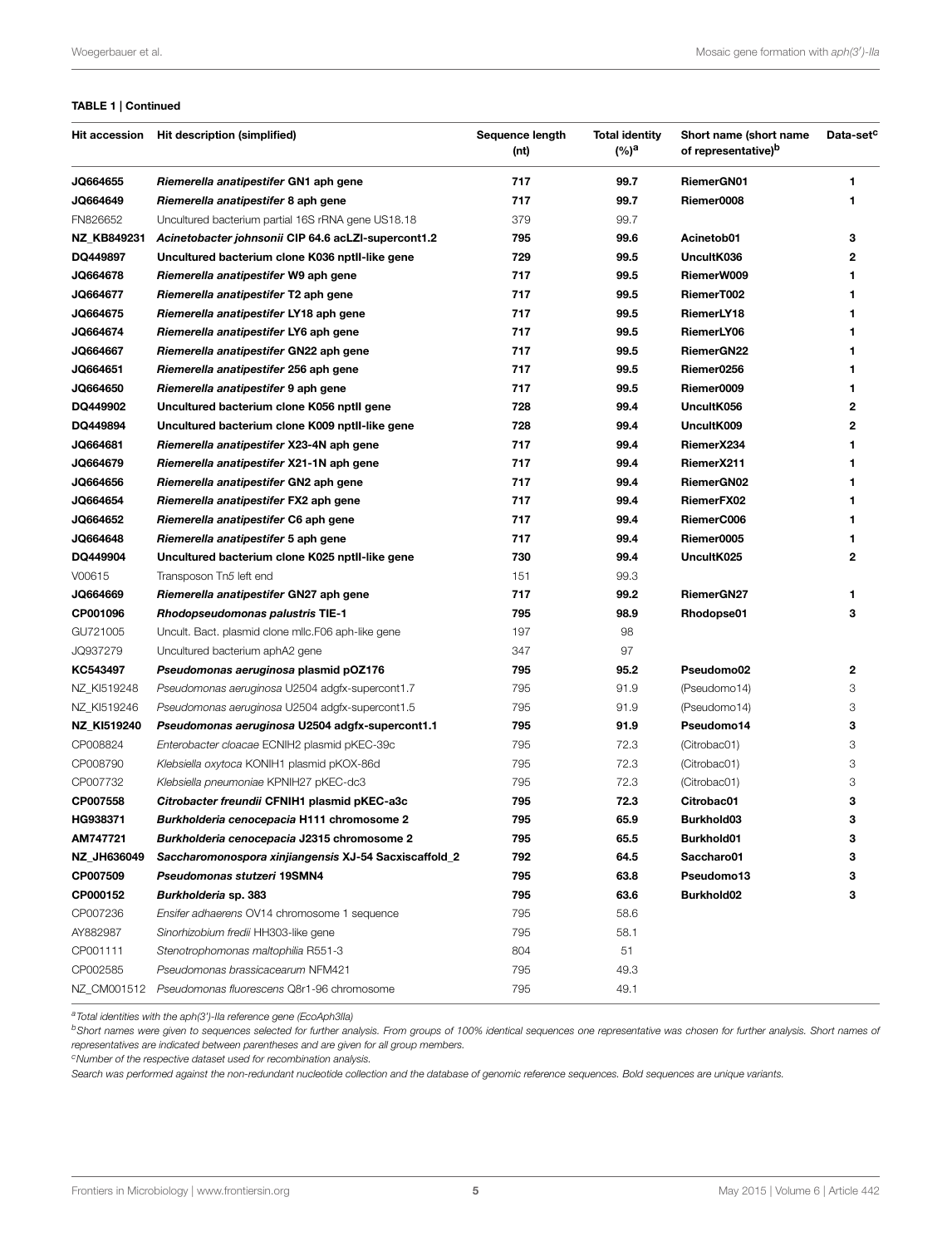

<span id="page-5-0"></span>The remaining six 99–100% matches represented gene fragments (66–754 nts; **[Table 1](#page-3-0)**). Fifteen sequences were found to share 63–99% sequence identity with the reference sequence. These included two short sequence fragments from PCR-based studies on antibiotic resistance genes in water (JQ937279) and activated sludge (GU721005) and 13 complete genes from genomes and plasmids of Pseudomonas aeruginosa, Enterobacter cloacae, Citrobacter freundii, Klebsiella pneumoniae, Klebsiella oxytoca, Saccharomonospora xinjiangensis, Pseudomonas stutzeri, and Burkholderia spp. isolates (**[Table 1](#page-3-0)**).

The remaining 136 hits shared only 44–59% sequence identity with EcoAph3IIa and, thus, were not considered as  $aph(3')$ -IIa homologs. They included the  $aph(3')$ -IIc gene of Stenotrophomonas maltophilia (HQ424460) and the aph(3')-IIb (X90856) gene of P. aeruginosa (data not shown). The last sequence match presented in **[Table 1](#page-3-0)** and Figure S1 is an open reading frame of a S. maltophilia strain (CP001111) with 97% sequence identity to  $aph(3')$ -IIc. These different aph genes varied in open reading frame length between 783 and 813 nts and produced discontiguous megablast matches spanning 50– 370 bp between positions 360 and 720 of aph(3')-IIa. The region between positions 360 and 720 of the aph(3')-IIa gene contains two functional domains, known as motif1 and motif2, that are conserved across different clades of the aph gene family (Shaw et al., [1993\)](#page-11-6).

## Sequence Variation and Recombination Analysis in *Aph(3*′ *)-IIa* Homologs from *Riemerella Anatipestifer* Isolates (Dataset 1)

Of the 36 sequences from R. anatipestifer isolates, 25 were unique variants. One unique representative was selected from



<span id="page-5-1"></span>history as causative agents for disease as described in [Murray et al. \(1999\)](#page-10-26), were considered as pathogens. All other isolates were identified as "non-pathogens" (including species characterized as opportunistic pathogens causing rare disease only in immunocompromised patients and "uncultured bacteria" without any additional information available). Data were calculated for a total of 89 isolates  $(=100\%)$ .

each group of identical sequences. The most frequent variant (RiemerGN19) was identical with the aph(3')-IIa reference gene from the E. coli transposon Tn5. The sequences contained parts of the PCR primers used by the survey authors [\(Yang et al.,](#page-11-12) [2012\)](#page-11-12). After removal of the uninformative primer regions, a 686 nts gene segment, spanning aph(3′ )-IIa between position 85 and 770 remained for recombination analysis. In total there were 45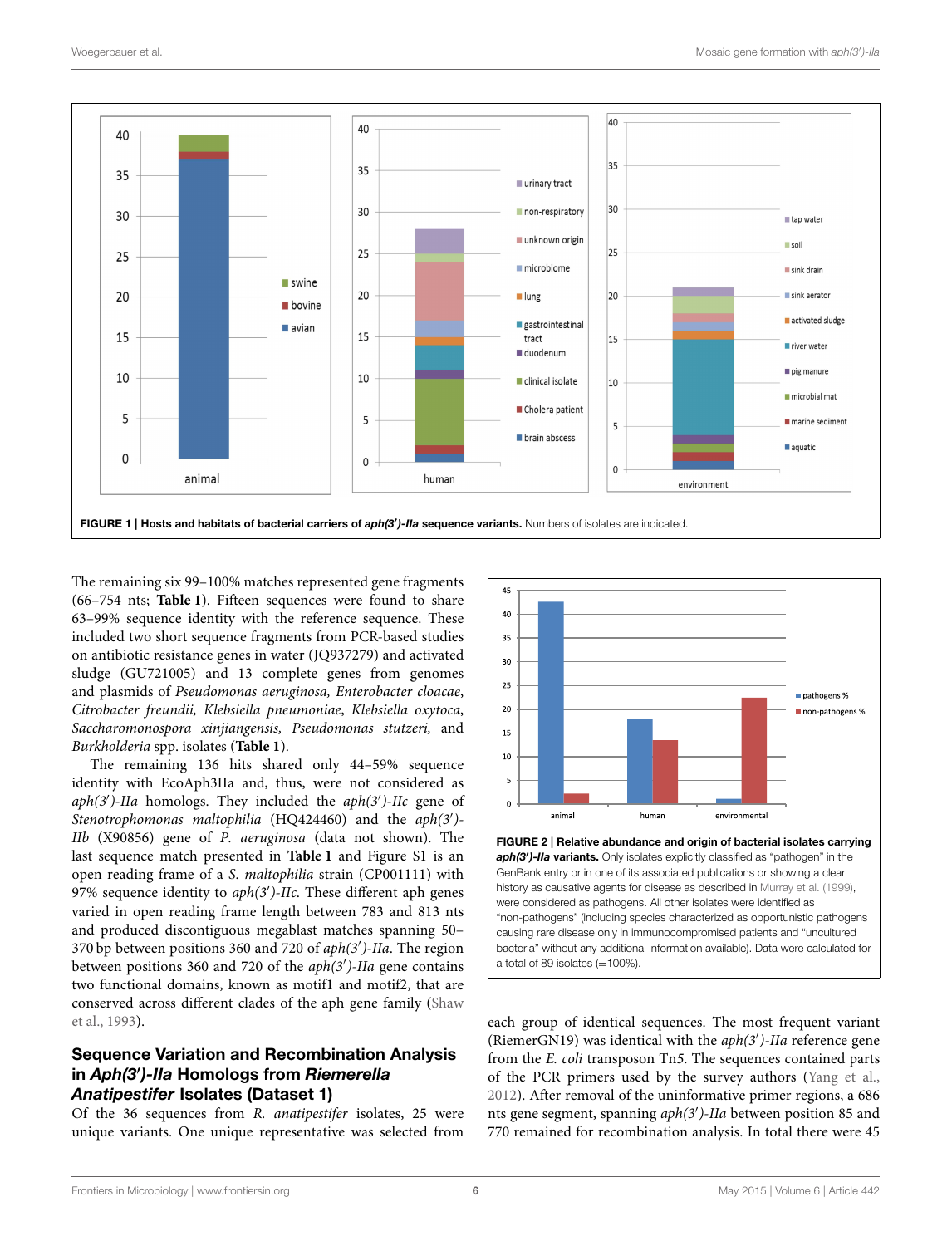polymorphic sites in the sequence alignment. Pairwise nucleotide differences ranged between 1 and 9 nucleotides. RDP4 analysis of the entire 25 sequence set did not reveal recombination signals. The analysis was repeated with a subset comprising the four most divergent sequences (RiemerX234, RiemerX211, RiemerFX02, RiemerC006). This subset corresponded to the recommendations of the RDP4 developers [\(Martin, 2010\)](#page-10-14) regarding the relation between number, length and minimum divergence of the sequences. However, no recombination event was detected in this subset.

## Sequence Variation and Recombination Analysis in *Aph(3*′ *)-IIa* Homologs from River Water (Dataset 2)

All of the 11 aph(3')-IIa sequences extracted from river water were unique variants. Sequence UncultK40 was identical with the aph(3′ )-IIa reference gene (EcoAph3IIa). After removal of PCR primer binding sites, a 688 nts gene segment, spanning aph(3')-IIa between position 27 and 714 remained for recombination analysis. Pairwise nucleotide differences ranged between 1 and 9 nucleotides. RDP4 did not detect recombination events neither in the complete set of 11 sequences, nor in the alignment of the three most divergent sequences (Uncultk56, UncultK009, UncultK025).

## Sequence Variation and Recombination Analysis in Full Length *Aph(3*′ *)-IIa* Homologs from Various Bacterial Genomes and Plasmids (Dataset 3)

Of the 34 available full length homologs originating from various bacterial chromosomes and plasmids 15 were unique variants. The original aph(3')-IIa gene (EcoAph3IIa) was representative for 15 sequences producing perfect BLAST matches. The three sequences from isolate P. aeruginosa U2504 were identical, and one was retained as representative (Pseudomo14). The aph(3')-IIa homologs detected in plasmids of E. cloacae, K. oxytoca, K. pneumoniae and C. freundii were identical, and the sequence from Citrobacter was retained as representative for further analysis (Citrobac01). The 15 unique sequences comprised 795 nts, except for Sacharo01, which was one nucleotide triplet shorter. Pairwise sequence differences varied between 1 and 324 nucleotides. Seven recombination detection methods in RDP4 detected a single recombination event in this dataset (**[Table 2](#page-4-0)**). The results suggested that Pseudomo02 was a mosaic of Pseudomo14 and a sequence highly similar to the reference sequence EcoAph3IIa (**[Figure 3](#page-8-0)**). The seven methods congruently identified the exchange of a fragment in the region between alignment positions 100 and 500. **[Figure 3](#page-8-0)** visualizes the recombination event and highlights the recombination breakpoints at positions 224 and 484, which were proposed congruently by three different methods (**[Table 2](#page-4-0)**). Analysis of a 5 sequence subset including only sequences with the recommended level of pairwise nucleotide differences (8–239 nts, for explanations see Materials and Methods) confirmed the results obtained with the complete 15 sequence dataset (**[Table 2](#page-4-0)**). For further confirmation the 15 sequence set was analyzed with GARD. GARD analysis detected a single significant recombination breakpoint signal at position 198 (**[Table 3](#page-7-0)**). Upon analysis of the five sequence subset, GARD produced several statistically non-significant breakpoint signals, including one at position 482.

# **Discussion**

Sequence analysis of antibiotic resistance genes coding for penicillin binding proteins or for tetracycline resistance determinants has revealed horizontal gene transfer events leading to mosaic gene formation [\(Dowson et al., 1994;](#page-10-5) Patterson et al., [2007\)](#page-10-6). The aim of this work was to elucidate whether intragenic recombination also occurs in natural homologs of  $aph(3')$ -IIa aminoglycoside resistance genes. To determine the natural variability of aph(3')-IIa the GenBank database was screened for  $aph(3')$ -IIa variants. The hits were subsequently analyzed for intragenic recombination signals with the RDP4 software package and the web-based tool GARD.

The analysis of the recombination potential of aph(3')-IIa is of biological relevance because this resistance determinant is inactivating important aminoglycoside antibiotics like kanamycin and neomycin which are vital antimicrobial agents for veterinary purposes and in special cases for human therapeutic applications [\(WHO, 2012\)](#page-11-7). Additionally, Aph(3′ )-IIa was shown in vitro to be capable of extending its antibiotic inactivation spectrum to amikacin—an essential agent for the treatment of severe systemic infections caused by Gram negative bacteria and a crucial second-line antibiotic for combatting multidrug-resistant tuberculosis [\(Durante-Mangoni et al.,](#page-10-27) [2009;](#page-10-27) [WHO, 2011\)](#page-11-14)–due to an exchange of a single amino acid [\(Kocabiyik and Perlin, 1992\)](#page-10-28). Although a high-level aph(3′ )-IIa-induced amikacin resistant phenotype was only demonstrated so far for an E. coli mutant laboratory strain that showed a reduced aminoglycoside uptake combined with a resistance gene amplification [\(Perlin and Lerner, 1986\)](#page-10-10) these observations are indicative for a significant effect of aph(3′ )-IIa sequence variability on the antibiotic resistance profile of this aminoglycoside phosphotransferase. Nevertheless, we are only aware of two studies dealing explicitly with aph(3')-IIa sequence variations, both failing to provide a connection between genotype and antibiotic resistance phenotype or induced minimum inhibitory concentrations (MIC) [\(Zhu, 2007;](#page-11-13) Yang et al., [2012\)](#page-11-12).

There are only a few studies available on the prevalence of aph(3')-IIa. Shaw et al. reported 2.5% of all isolates resistant to kanamycin as carriers of  $aph(3')$ -IIa [\(Shaw et al., 1993\)](#page-11-6). Most of the remaining papers suggested a low abundance of this resistance determinant in natural habitats:  $aph(3')$ -IIa was only rarely detected in bacterial isolates of human (Peirano et al., [2006;](#page-10-29) [Woegerbauer et al., 2014\)](#page-11-15) or environmental origin or in total soil DNA preparations [\(Leff et al., 1993;](#page-10-30) Smalla et al., [1993;](#page-11-16) [Ma et al., 2011\)](#page-10-31) or there was evidence of large seasonal fluctuations especially in river waters [\(Zhu, 2007\)](#page-11-13). These findings indicate that i) bacterial  $aph(3')$ -IIa carrier strains are available providing recombination partners for this resistance determinant and that ii) an artificial exposure of bacterial populations with  $aph(3')$ -IIa copies from anthropogenic sources like laboratory waste discharges or antibiotic resistance marker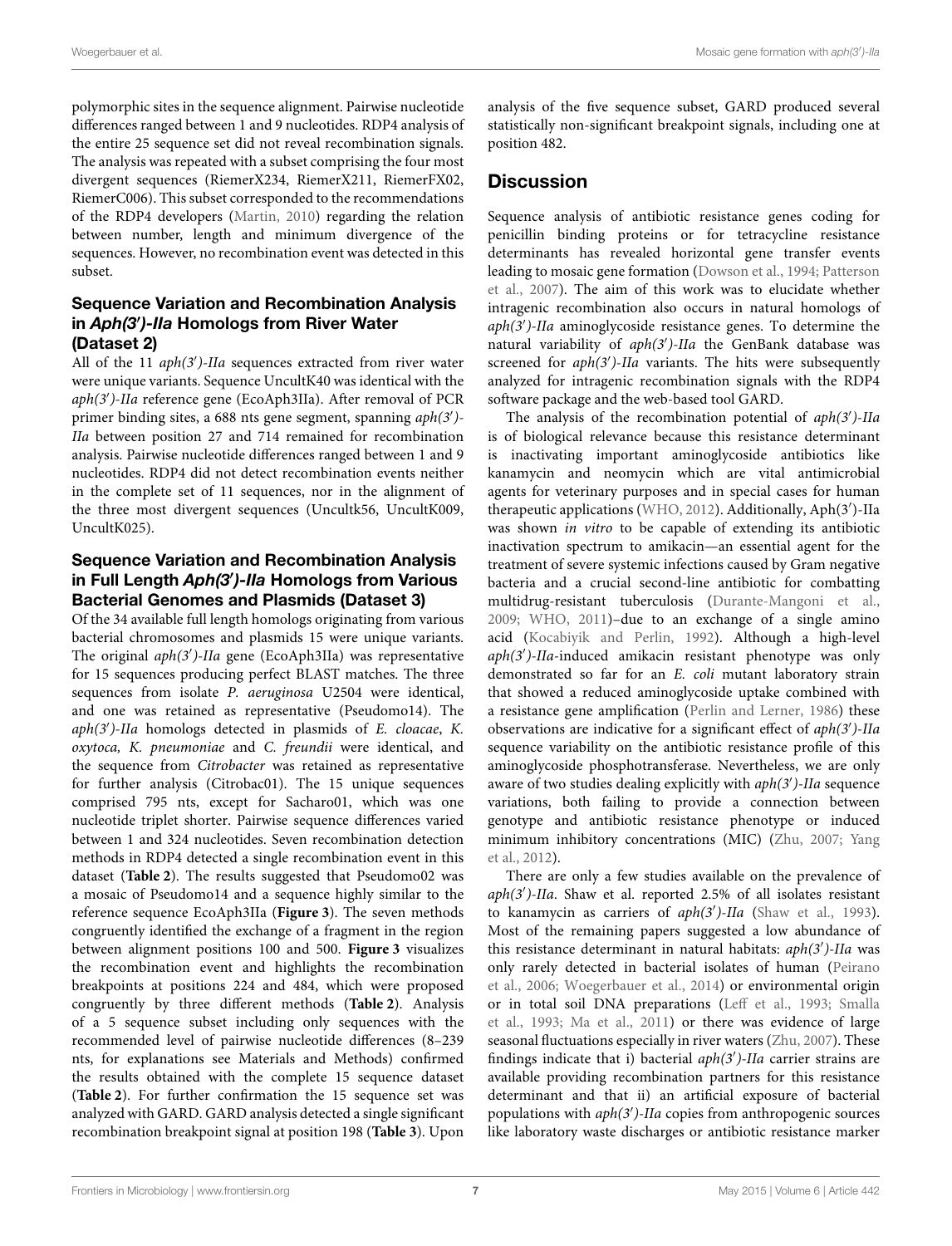| 15 Sequence dataset |                                 | 5 Sequence subset |                                 |  |  |
|---------------------|---------------------------------|-------------------|---------------------------------|--|--|
| <b>Sequences</b>    | Role in the recombination event | <b>Sequences</b>  | Role in the recombination event |  |  |
| EcoAph3lla          | Major Parent                    | EcoAph3lla        | Major Parent                    |  |  |
| Escheric03          | Major Parent                    | Rhodopse01        | Major Parent                    |  |  |
| Escheric02          | Major Parent                    | Pseudomo02        | Recombinant                     |  |  |
| Vibrioch01          | Major Parent                    | Pseudomo14        | Minor Parent                    |  |  |
| Clostrid01          | Major Parent                    | Citrobac01        | -                               |  |  |
| Acinetob01          | Major Parent                    |                   |                                 |  |  |
| Rhodopse01          | Major Parent                    |                   |                                 |  |  |
| Pseudomo02          | Recombinant                     |                   |                                 |  |  |
| Pseudomo14          | Minor Parent                    |                   |                                 |  |  |
| Citrobac01          |                                 |                   |                                 |  |  |
| Burkhold03          |                                 |                   |                                 |  |  |
| Burkhold01          |                                 |                   |                                 |  |  |
| Saccharo01          |                                 |                   |                                 |  |  |
| Pseudomo13          |                                 |                   |                                 |  |  |
| Burkhold02          |                                 |                   |                                 |  |  |
|                     |                                 |                   |                                 |  |  |

#### <span id="page-7-0"></span>TABLE 2 | Detection of a recombination event in dataset 3 (15 full length *aph(3*′ *)-IIa* homologs from various bacterial species) and in a subset of 5 sequences with RDP4.

| <b>Detection method</b> | <b>Breakpoint positions</b> |      | p-Value   | <b>Breakpoint positions</b> |      | p-Value   |
|-------------------------|-----------------------------|------|-----------|-----------------------------|------|-----------|
|                         | <b>Begin</b>                | End  |           | <b>Begin</b>                | End  |           |
| <b>RDP</b>              | 224                         | 456  | 1.34E-02  | 224                         | 456  | 2.64E-04  |
| <b>GENECONV</b>         | 245                         | 434  | 1.94E-02  | 275                         | 434  | 4.26E-04  |
| Bootscan                | 224                         | 484  | 6.69E-03  | 224                         | 484  | 1.22E-04  |
| Maxchi                  | $96*$                       | 552* | 7.92E-06  | $185*$                      | 552* | 1.18E-09  |
| Chimera                 | $99*$                       | 434* | 2.71E-03  | $114*$                      | 485* | 8.92E-09  |
| SiSscan                 | 224                         | 484  | 3.49E-07  | 224                         | 484  | 1.84E-08  |
| PhylPro                 |                             |      | <b>NS</b> |                             |      | <b>NS</b> |
| LARD                    |                             |      | <b>NS</b> |                             |      | <b>NS</b> |
| 3Seq                    | 98                          | 484* | 2.99E-08  | 214                         | 484  | 2.46E-09  |

\*The actual breakpoint position is undetermined (it was most likely overprinted by a subsequent recombination event).

Minor Parent, Parent contributing the smaller fraction of sequence.

Major Parent, Parent contributing the larger fraction of sequence.

NS, No significant p-value was recorded for this recombination event using this method.

gene carrying transgenic organisms–eventually in combination with aminoglycoside containing effluents or manure - may increase the likelihood for genetic recombination (Chee-Sanford et al., [2009;](#page-9-8) [Chen et al., 2012\)](#page-9-3).

BLAST search of GenBank revealed only a limited number of aph(3')-IIa variants with sequence identities between 60 and 99%. This is in contrast to the many mosaic genes coding for penicillin binding proteins or tetracycline resistance determinants for which homologs with a continuous spectrum of sequence identity between 80 and 99% have been identified [\(Spratt, 1994;](#page-11-3) Oggioni et al., [1996;](#page-10-32) [Hakenbeck, 2000;](#page-10-33) [Hollingshead et al., 2000;](#page-10-34) Johansen et al., [2001;](#page-10-35) [Prudhomme et al., 2002;](#page-11-2) [Nakamura et al., 2012\)](#page-10-36).

The retrieved aph(3')-IIa sequence homologs comprised a wide range of variant sequences originating from a broad variety of environmental sources including soil, water, marine sediments, manure, sewage sludge, and diverse human (gut, skin, urinary tract, lung, brain) and animal habitats (birds, pigs, cows).

For recombination analysis, the  $aph(3')$ -IIa homologs were grouped into 3 datasets originating from duck pathogens (dataset 1) and river water (dataset 2) as representatives for sequences from bacteria living in a common habitat with the obvious physical property to exchange gene fragments. The remaining unique full length  $aph(3')$ -IIa homologs were from bacteria of diverse animal, human or genuine environmental origins which could not be allocated to a common biotope (dataset 3). A combined analysis of sequences from dataset 3 comprising such different ecosystems is valid since lateral transfer of fragments in the evolution of a gene of interest can be assessed by sequence comparison without the prerequisite that the source organisms are of the same species or have been isolated from a common habitat. For example Oggioni et al. discovered mosaic patterns in tetracycline resistance genes by comparing previously published sequences of tetracycline resistant Enterococcus faecalis, S. pneumoniae, Staphylococcus aureus, Ureaplasma urealyticum,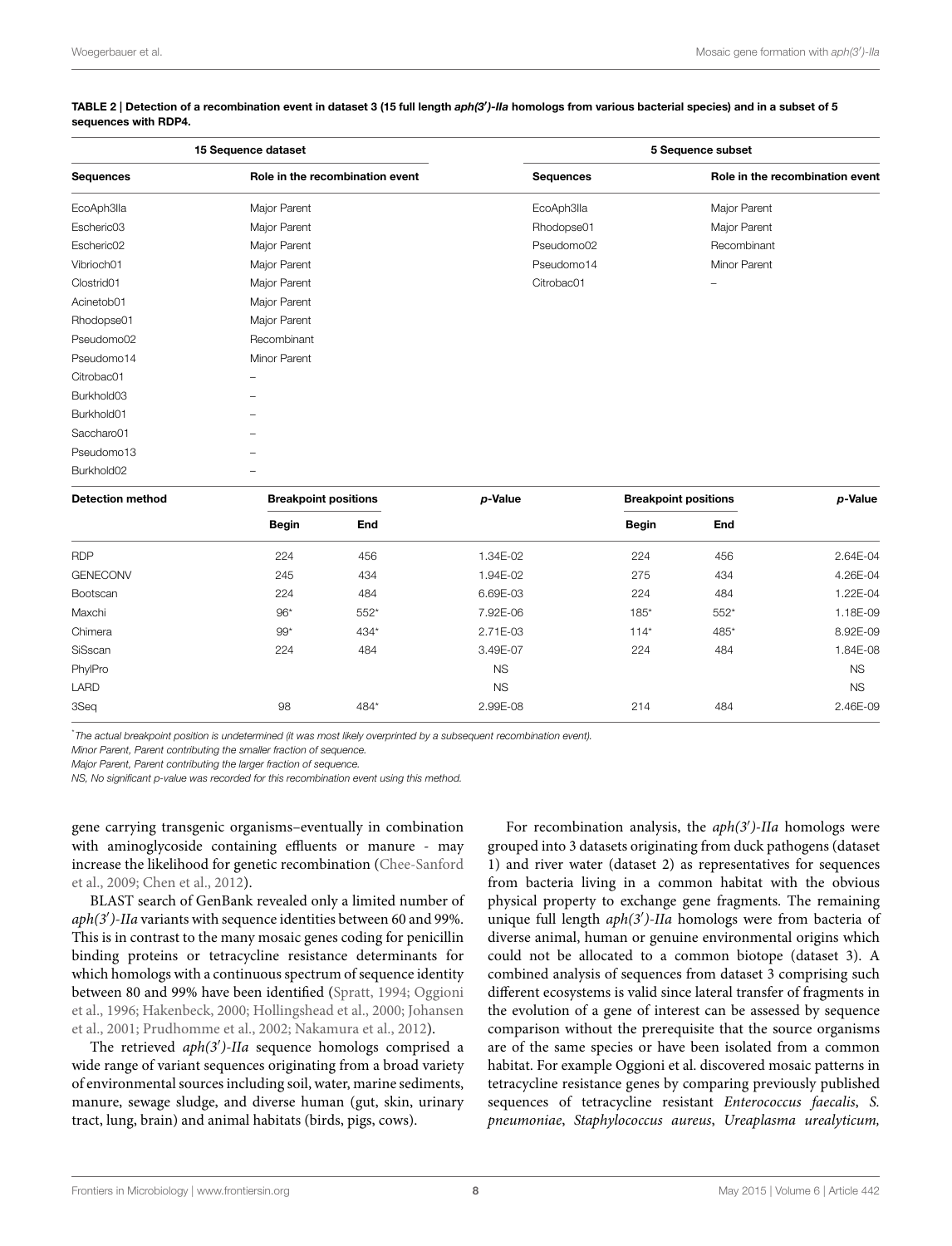

#### <span id="page-8-0"></span>TABLE 3 | Confirmation of the recombination event in dataset 3 (15 full length *aph(3*′ *)-IIa* homologs from various bacterial species) and in a subset of 5 sequences with GARD.

|                     | <b>Breakpoints</b> | <b>LHS</b><br>p-value <sup>a</sup> | <b>RHS</b><br>p-value <sup>b</sup> | Significance <sup>c</sup> |
|---------------------|--------------------|------------------------------------|------------------------------------|---------------------------|
| 15 sequence dataset | 198                | 8.80E-03                           | 258F-02                            | **                        |
| 5 sequence subset   | 32                 | 1.50E-01                           | $1.00E + 00$                       | N.S.                      |
|                     | 348                | 2.28E-02                           | 7 74F-01                           | N.S.                      |
|                     | 482                | 280F-01                            | 2 10F-02                           | N.S.                      |

<sup>a</sup>LHS p-value that the partition left of this breakpoint has a topology different from that inferred from the partition on the right.

<sup>b</sup>RHS p-value that the partition right of this breakpoint has a topology different from that inferred from the partition on the left.

 $c$ Only breakpoints with both p-values  $<$  0.05 are considered significant

\*\* Significant; N.S, not significant.

and Neisseria spp. isolates [\(Oggioni et al., 1996\)](#page-10-32). Similarly Boc et al. detected numerous recombination events in the evolution of the rubisco gene rbcL by comparison of amino acid sequences from various photosynthetic bacteria and algae (Boc and Makarenkov, [2011\)](#page-9-0).

The theoretical lower limit for most of the RDP4 algorithms applied for the identification of a mosaic gene (i.e., a gene affected by intragenic recombination) is three [\(Martin, 2010\)](#page-10-14). Many publications refer to approx. 8–12 sequences to be sufficient for a reliable identification of mosaic genes [\(Oggioni et al., 1996;](#page-10-32) [Dowson et al., 1997;](#page-10-0) [Filipe et al., 2000;](#page-10-37) [King et al., 2005\)](#page-10-38): Oggioni et al. used a total of eight sequences to identify tet(M) as mosaic gene in silico with high significance [\(Oggioni et al., 1996\)](#page-10-32). Filipe et al. tested 12 murM alleles [\(Filipe et al., 2000\)](#page-10-37), Dowson et al.

8 pbp2b alleles [\(Dowson et al., 1997\)](#page-10-0), and King et al. used 12 novel 5' and 10 novel 3' nanA alleles to establish gene mosaicism [\(King et al., 2005\)](#page-10-38). Our efforts are far exceeding any data collections used so far for the detection of mosaic genes in a single approach.

In the analysis of our third dataset, seven sequence comparison algorithms of the RDP4 suite provided evidence for a recombination event. The risk of identifying false positives, i.e., of mistaking mutation for recombination events, is inherent to any in silico recombination detection strategy [\(Martin, 2010;](#page-10-14) [Boc and Makarenkov, 2011\)](#page-9-0). Therefore, it is current practice to confirm calculated recombination events with several methods, including phylogeny-based and substitution distribution-based algorithms [\(Bay and Bielawski, 2011;](#page-9-9) [Boc and Makarenkov,](#page-9-0) [2011\)](#page-9-0). The described recombination event in the  $aph(3')$ -IIa gene dataset is supported by three phylogeny-based methods (RDP, BootScan, SiScan), 4 substitution distribution-based methods (MaxChi, GeneConv, Chimera, 3Seq) and to some extent also by the phylogeny-based genetic algorithm (GARD). In bacterial multi-locus sequence typing (MLST), a major application area of the RDP4 software, many authors have convened to accept a software reported recombination event, if it is detected by at least three methods with a Bonferroni-corrected  $p$ -value  $< 0.05$ [\(Keymer and Boehm, 2011;](#page-10-21) [Smith et al., 2012;](#page-11-10) Alvarez-Perez et al., [2013\)](#page-9-6). This criterion is met by the recombination event described here. The different methods agreed on the exchanged gene region and on the recombination partners involved in this event, but proposed different positions as recombination breakpoints. This reflects the different aspects of information each algorithm is targeting in a sequence alignment [\(Martin,](#page-10-14) [2010\)](#page-10-14).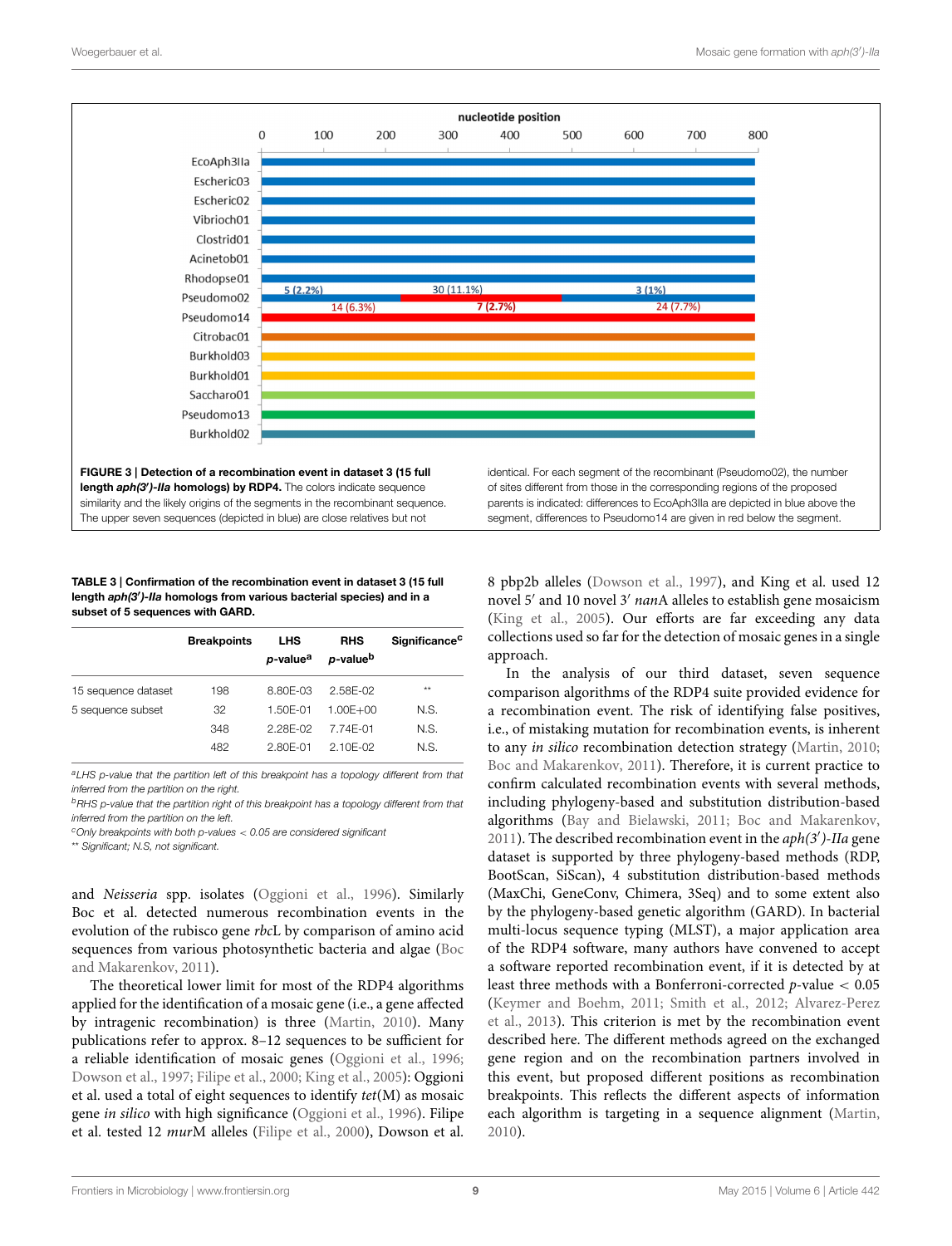The mosaic aph(3')-IIa gene identified in our third dataset is located in a Tn5 similar cassette on pOZ176, an incP-2 plasmid from the multidrug-resistant isolate P. aeruginosa PA96 (Xiong et al., [2013\)](#page-11-17). Plasmid pOZ176 is of environmental origin showing homologies with a vector from the plant pathogen P. fluorescens and to genomic islands present in the environmental bacteria Ralstonia solanacearum and Azotobacter vinelandii. Codon usage analysis indicated that most of the resistance genes of pOZ176 were not originally from P. aeruginosa but acquired by horizontal gene transfer from other species indicating a long history of DNA rearrangements most probably driven by antibiotic selection [\(Xiong et al., 2013\)](#page-11-17).

PA96 is reported to be phenotypically resistant to at least 13 antibiotics (including amikacin and gentamicin) from three different substance classes [ß-lactams (pencillins, cephalosporins, carbapenems), fluoroquinolones, and aminoglycosides] (Xiong et al., [2013\)](#page-11-17). Whole genome sequencing revealed that PA96 is carrier of aph(3')-IIb [\(Deraspe et al., 2014\)](#page-9-10), which mediates resistance to kanamycin, neomycin, and butirosin (Zeng and Jin, [2003\)](#page-11-18) potentially masking an antibiotic activity of the newly discovered aph(3')-IIa mosaic gene. At present there is no information available whether this novel mosaic gene on pOZ176 is functionally active and expressing any antibiotic resistance phenotype.

Antibiotic resistance marker genes used in transgenic plants are in several cases plant-codon optimized versions of their bacterial counterparts [\(Roa-Rodriguez and Nottenburg, 2003\)](#page-11-19). The plant-derived aph(3')-IIa variant of the transgenic potato line EH92-527-1 (Amflora) contains a characteristic mutation. Alignment of the recombinant aph(3')-IIa gene of pOZ176 with the plant-derived transgenic variant of  $aph(3')$ -IIa from EH92-527-1 revealed an absence of the plant allele-specific mutation in pOZ176 and vice versa an absence of the mutations distinctive for the recombinant *aph*(3')-IIa allele in the transgenic counterpart (data not shown due to confidential business information restrictions). These observations indicate that an involvement of this transgenic allele in the evolution of  $aph(3')$ -IIa of pOZ176 is unlikely.

# References

- <span id="page-9-7"></span>Altamia, M. A., Wood, N., Fung, J. M., Dedrick, S., Linton, E. W., Concepcion, G. P., et al. (2014). Genetic differentiation among isolates of Teredinibacter turnerae, a widely occurring intracellular endosymbiont of shipworms. Mol. Ecol. 23, 1418–1432. doi: 10.1111/mec.12667
- <span id="page-9-6"></span>Alvarez-Perez, S., de Vega, C., and Herrera, C. M. (2013). Multilocus sequence analysis of nectar pseudomonads reveals high genetic diversity and contrasting recombination patterns. PLoS ONE 8:e75797. doi: 10.1371/journal.pone.0075797
- <span id="page-9-9"></span>Bay, R. A., and Bielawski, J. P. (2011). Recombination detection under evolutionary scenarios relevant to functional divergence. J. Mol. Evol. 73, 273–286. doi: 10.1007/s00239-011-9473-0
- <span id="page-9-0"></span>Boc, A., and Makarenkov, V. (2011). Towards an accurate identification of mosaic genes and partial horizontal gene transfers. Nucleic Acids Res. 39, e144. doi: 10.1093/nar/gkr735
- <span id="page-9-4"></span>Boc, A., Philippe, H., and Makarenkov, V. (2010). Inferring and validating horizontal gene transfer events using bipartition dissimilarity. Syst. Biol. 59, 195–211. doi: 10.1093/sysbio/syp103

Compared to the complex recombination history of known mosaic genes such as  $pbp2b$  [\(Dowson et al., 1997\)](#page-10-0), murM [\(Filipe et al., 2000\)](#page-10-37), or tet(M) [\(Oggioni et al., 1996\)](#page-10-32), the observed recombination frequency among aph(3′ )-IIa homologs was low. Although intragenic recombination is thought to be a frequent process during bacterial evolution (Didelot and Maiden, [2010\)](#page-10-39) our report is presenting the first evidence for only a single mosaic formation event among aph(3')-IIa homologs. To verify the sensitivity of our approach, we analyzed sequence collections of  $pbp2b$ , murM, and  $tet(M)$  with RDP4 using the same settings, and detected a multitude of recombination breakpoints and corresponding p-values several orders of magnitude lower than those obtained with the aph(3')-IIa datasets (data not shown). According to the currently available sequence information in GenBank and compared to typical mosaic genes aph(3′ )-IIa appears to be less prone for intragenic recombination. However, it is important to realize that novel aph(3′ )-IIa sequence variants becoming prospectively available may change the outcome of the in silico recombination analysis.

We conclude that a recombination event has occurred during the evolution of an aph(3')-IIa homolog present on a plasmid of environmental origin in a pathogenic multi-resistant strain of P. aeruginosa. The observed number of variant aph(3')-IIa sequences is low and their diversity appears to be not primarily driven by intragenic recombinations.

# Acknowledgments

This work was supported in part by the Austrian Ministry of Health (project grant No. GZ 70420/0118-II/B/15/2013).

# Supplementary Material

The Supplementary Material for this article can be found online at: [http://journal.frontiersin.org/article/10.3389/fmicb.](http://journal.frontiersin.org/article/10.3389/fmicb.2015.00442/abstract) [2015.00442/abstract](http://journal.frontiersin.org/article/10.3389/fmicb.2015.00442/abstract)

- <span id="page-9-5"></span>Boni, M. F., Posada, D., and Feldman, M. W. (2007). An exact nonparametric method for inferring mosaic structure in sequence triplets. Genetics 176, 1035–1047. doi: 10.1534/genetics.106.068874
- <span id="page-9-2"></span>Bush, K., Courvalin, P., Dantas, G., Davies, J., Eisenstein, B., Huovinen, P., et al. (2011). Tackling antibiotic resistance. Nat. Rev. Microbiol. 9, 894–896. doi: 10.1038/nrmicro2693
- <span id="page-9-8"></span>Chee-Sanford, J. C., Mackie, R. I., Koike, S., Krapac, I. G., Lin, Y. F., Yannarell, A. C., et al. (2009). Fate and transport of antibiotic residues and antibiotic resistance genes following land application of manure waste. J. Environ. Qual. 38, 1086–1108. doi: 10.2134/jeq2008.0128
- <span id="page-9-3"></span>Chen, J., Jin, M., Qiu, Z. G., Guo, C., Chen, Z. L., Shen, Z. Q., et al. (2012). A survey of drug resistance bla genes originating from synthetic plasmid vectors in six chinese rivers. Environ. Sci. Technol. 46, 13448–13454. doi: 10.1021/es302760s
- <span id="page-9-10"></span>Deraspe, M., Alexander, D. C., Xiong, J., Ma, J. H., Low, D. E., Jamieson, F. B., et al. (2014). Genomic analysis of Pseudomonas aeruginosa PA96, the host of carbapenem resistance plasmid pOZ176. FEMS Microbiol. Lett. 356, 212–216. doi: 10.1111/1574-6968.12435
- <span id="page-9-1"></span>de Vries, J., and Wackernagel, W. (2002). Integration of foreign DNA during natural transformation of Acinetobacter sp. by homology-facilitated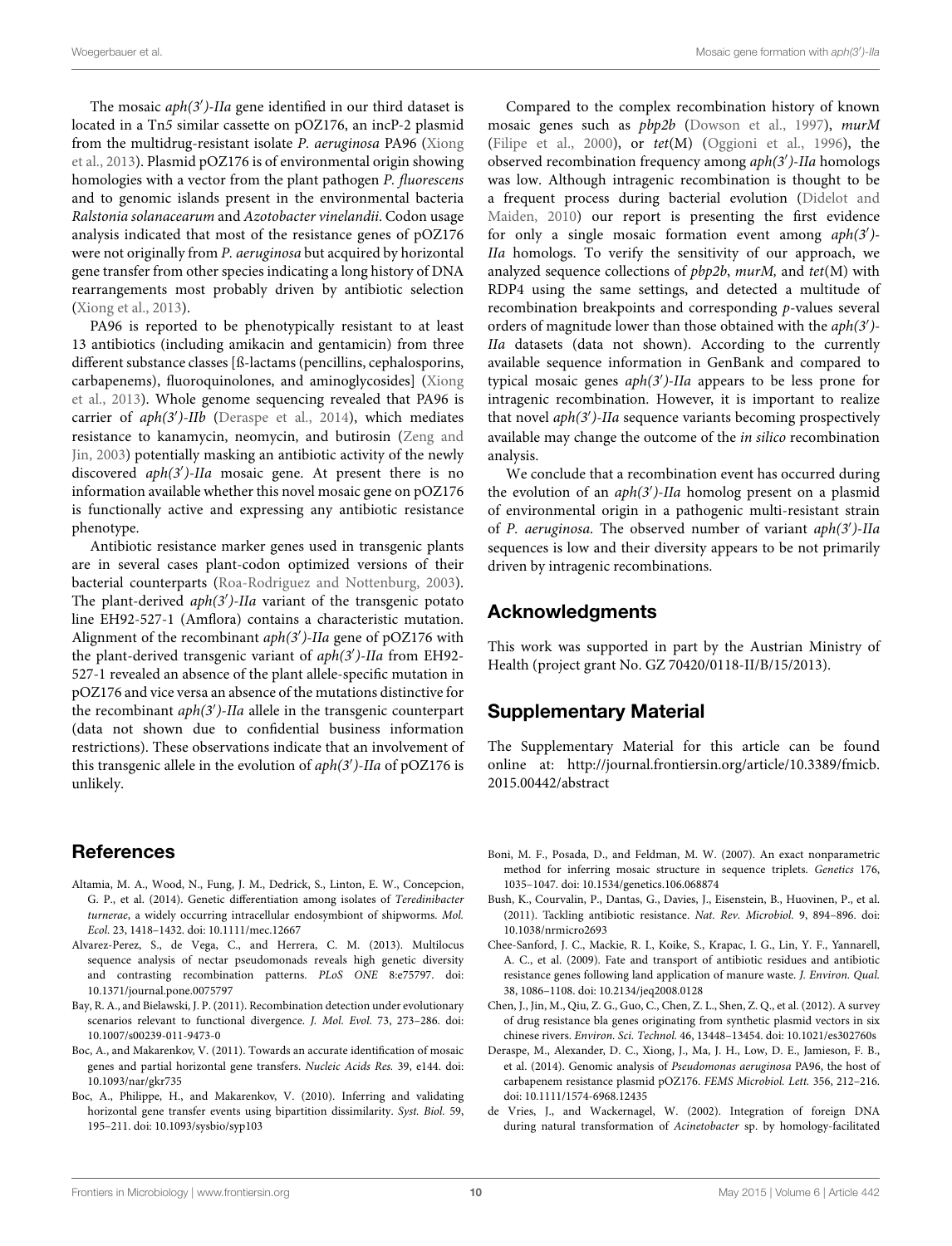illegitimate recombination. Proc. Natl. Acad. Sci. U.S.A. 99, 2094–2099. doi: 10.1073/pnas.042263399

- <span id="page-10-39"></span>Didelot, X., and Maiden, M. C. (2010). Impact of recombination on bacterial evolution. Trends Microbiol. 18, 315–322. doi: 10.1016/j.tim.2010. 04.002
- <span id="page-10-7"></span>Doern, G. V., Heilmann, K. P., Huynh, H. K., Rhomberg, P. R., Coffman, S. L., and Brueggemann, A. B. (2001). Antimicrobial resistance among clinical isolates of Streptococcus pneumoniae in the United States during 1999–2000, including a comparison of resistance rates since 1994–1995. Antimicrob. Agents Chemother. 45, 1721–1729. doi: 10.1128/AAC.45.6.1721-1729.2001
- <span id="page-10-0"></span>Dowson, C. G., Barcus, V., King, S., Pickerill, P., Whatmore, A., and Yeo, M. (1997). Horizontal gene transfer and the evolution of resistance and virulence determinants in Streptococcus. Soc. Appl. Bacteriol. Symp. Ser. 26, 42S–51S. doi: 10.1046/j.1365-2672.83.s1.5.x
- <span id="page-10-5"></span>Dowson, C. G., Coffey, T. J., and Spratt, B. G. (1994). Origin and molecular epidemiology of penicillin-binding-protein-mediated resistance to betalactam antibiotics. Trends Microbiol. 2, 361–366. doi: 10.1016/0966-842X(94) 90612-2
- <span id="page-10-27"></span>Durante-Mangoni, E., Grammatikos, A., Utili, R., and Falagas, M. E. (2009). Do we still need the aminoglycosides? Int. J. Antimicrob. Agents 33, 201–205. doi: 10.1016/j.ijantimicag.2008.09.001
- <span id="page-10-24"></span>Duron, O. (2014). Arsenophonus insect symbionts are commonly infected with APSE, a bacteriophage involved in protective symbiosis. FEMS Microbiol. Ecol. 90, 184–194. doi: 10.1111/1574-6941.12381
- <span id="page-10-37"></span>Filipe, S. R., Severina, E., and Tomasz, A. (2000). Distribution of the mosaic structured murM genes among natural populations of Streptococcus pneumoniae. J. Bacteriol. 182, 6798–6805. doi: 10.1128/JB.182.23.6798- 6805.2000
- <span id="page-10-2"></span>Fraser, C., Hanage, W. P., and Spratt, B. G. (2007). Recombination and the nature of bacterial speciation. Science 315, 476–480. doi: 10.1126/science.1127573
- <span id="page-10-22"></span>Freel, K. C., Millan-Aguinaga, N., and Jensen, P. R. (2013). Multilocus sequence typing reveals evidence of homologous recombination linked to antibiotic resistance in the genus Salinispora. Appl. Environ. Microbiol. 79, 5997–6005. doi: 10.1128/AEM.00880-13
- <span id="page-10-19"></span>Gibbs, M. J., Armstrong, J. S., and Gibbs, A. J. (2000). Sister-scanning: a Monte Carlo procedure for assessing signals in recombinant sequences. Bioinformatics 16, 573–582. doi: 10.1093/bioinformatics/16.7.573
- <span id="page-10-33"></span>Hakenbeck, R. (2000). Transformation in Streptococcus pneumoniae: mosaic genes and the regulation of competence. Res. Microbiol. 151, 453–456. doi: 10.1016/S0923-2508(00)00170-4
- <span id="page-10-15"></span>Hall, T. (2007). BioEdit Version 7.0.0. Available online at: [http://www.mbio.ncsu.](http://www.mbio.ncsu.edu/bioedit/biodoc.pdf) [edu/bioedit/biodoc.pdf](http://www.mbio.ncsu.edu/bioedit/biodoc.pdf) (Accessed August 14, 2014).
- <span id="page-10-1"></span>Hanage, W. P., Fraser, C., and Spratt, B. G. (2006). The impact of homologous recombination on the generation of diversity in bacteria. J. Theor. Biol. 239, 210–219. doi: 10.1016/j.jtbi.2005.08.035
- <span id="page-10-4"></span>Heinemann, J. A., and Traavik, T. (2004). Problems in monitoring horizontal gene transfer in field trials of transgenic plants. Nat. Biotechnol. 22, 1105–1109. doi: 10.1038/nbt1009
- <span id="page-10-23"></span>Hester, S. E., Park, J., Goodfield, L. L., Feaga, H. A., Preston, A., and Harvill, E. T. (2013). Horizontally acquired divergent O-antigen contributes to escape from cross-immunity in the classical bordetellae. BMC Evol. Biol. 13:209. doi: 10.1186/1471-2148-13-209
- <span id="page-10-34"></span>Hollingshead, S. K., Becker, R., and Briles, D. E. (2000). Diversity of PspA: Mosaic genes and evidence for past recombination in Streptococcus pneumoniae. Infect. Immun. 68, 5889–5900. doi: 10.1128/IAI.68.10.5889-5900.2000
- <span id="page-10-20"></span>Holmes, E. C., Worobey, M., and Rambaut, A. (1999). Phylogenetic evidence for recombination in dengue virus. Mol. Biol. Evol. 16, 405–409. doi: 10.1093/oxfordjournals.molbev.a026121
- <span id="page-10-3"></span>Hulter, N., and Wackernagel, W. (2008). Double illegitimate recombination events integrate DNA segments through two different mechanisms during natural transformation of Acinetobacter baylyi. Mol. Microbiol. 67, 984–995. doi: 10.1111/j.1365-2958.2007.06096.x
- <span id="page-10-35"></span>Johansen, B. K., Wasteson, Y., Granum, P. E., and Brynestad, S. (2001). Mosaic structure of Shiga-toxin-2-encoding phages isolated from Escherichia coli O157: H7 indicates frequent gene exchange between lambdoid phage genomes. Microbiology 147, 1929–1936. Available online at: [http://mic.sgmjournals.org/](http://mic.sgmjournals.org/content/147/7/1929.full.pdf) [content/147/7/1929.full.pdf](http://mic.sgmjournals.org/content/147/7/1929.full.pdf)
- <span id="page-10-21"></span>Keymer, D. P., and Boehm, A. B. (2011). Recombination shapes the structure of an environmental Vibrio cholerae population. Appl. Environ. Microbiol. 77, 537–544. doi: 10.1128/AEM.02062-10
- <span id="page-10-38"></span>King, S. J., Whatmore, A. M., and Dowson, C. G. (2005). NanA, a neuraminidase from Streptococcus pneumoniae, shows high levels of sequence diversity, at least in part through recombination with Streptococcus oralis. J. Bacteriol. 187, 5376–5386. doi: 10.1128/JB.187.15.5376-5386.2005
- <span id="page-10-28"></span>Kocabiyik, S., and Perlin, M. (1992). Altered substrate specificity by substitutions at Tyr218 in bacterial aminoglycoside 3′ -phosphotransferase-II. FEMS Microbiol. Lett. 72, 199–202. doi: 10.1016/0378-1097(92)90529-W
- <span id="page-10-13"></span>Kosakovsky Pond, S. L., Posada, D., Gravenor, M. B., Woelk, C. H., and Frost, S. D. (2006a). GARD: a genetic algorithm for recombination detection. Bioinformatics 22, 3096–3098. doi: 10.1093/bioinformatics/btl474
- <span id="page-10-25"></span>Kosakovsky Pond, S. L., Posada, D., Gravenor, M. B., Woelk, C. H., and Frost, S. D. W. (2006b). Automated phylogenetic detection of recombination using a genetic algorithm. Mol. Biol. Evol. 23, 1891–1901. doi: 10.1093/molbev/msl051
- <span id="page-10-12"></span>Le, P. T., Pontarotti, P., and Raoult, D. (2014). Alphaproteobacteria species as a source and target of lateral sequence transfers. Trends Microbiol. 22, 147–156. doi: 10.1016/j.tim.2013.12.006
- <span id="page-10-30"></span>Leff, L. G., Dana, J. R., McArthur, J. V., and Shimkets, L. J. (1993). Detection of Tn5-like sequences in kanamycin-resistant stream bacteria and environmental DNA. Appl. Environ. Microbiol. 59, 417–421.
- <span id="page-10-31"></span>Ma, B. L., Blackshaw, R. E., Roy, J., and He, T. (2011). Investigation on gene transfer from genetically modified corn (Zea mays L.) plants to soil bacteria. J. Environ. Sci. Health B 46, 590–599. doi: 10.1080/03601234.2011.586598
- <span id="page-10-14"></span>Martin, D. P. (2010). RDP3 Instruction Manual. Available online at: [http://web.cbio.uct.ac.za/](http://web.cbio.uct.ac.za/~darren/RDPManual.pdf)∼darren/RDPManual.pdf (Accessed September 22, 2014).
- <span id="page-10-11"></span>Martin, D. P., Lemey, P., Lott, M., Moulton, V., Posada, D., and Lefeuvre, P. (2010). RDP3: a flexible and fast computer program for analyzing recombination. Bioinformatics 26, 2462–2463. doi: 10.1093/bioinformatics/btq467
- <span id="page-10-16"></span>Martin, D. P., Posada, D., Crandall, K. A., and Williamson, C. (2005). A modified bootscan algorithm for automated identification of recombinant sequences and recombination breakpoints. AIDS Res. Hum. Retroviruses 21, 98–102. doi: 10.1089/aid.2005.21.98
- <span id="page-10-8"></span>Miki, B., and McHugh, S. (2004). Selectable marker genes in transgenic plants: applications, alternatives and biosafety. J. Biotechnol. 107, 193–232. doi: 10.1016/j.jbiotec.2003.10.011
- <span id="page-10-26"></span>Murray, P. R., Baron, E. J., Pfaller, M. A., Tenover, F. C., and Yolken, R. H. (1999). Manual of Clinical Microbiology, 7th Edn. Washington, DC: ASM Press.
- <span id="page-10-36"></span>Nakamura, K., Kohda, T., Shibata, Y., Tsukamoto, K., Arimitsu, H., Hayashi, M., et al. (2012). Unique biological activity of botulinum D/C mosaic neurotoxin in murine species. Infect. Immun. 80, 2886–2893. doi: 10.1128/IAI.00 302-12
- <span id="page-10-32"></span>Oggioni, M. R., Dowson, C. G., Smith, J. M., Provvedi, R., and Pozzi, G. (1996). The tetracycline resistance gene tet(M) exhibits mosaic structure. Plasmid 35, 156–163. doi: 10.1006/plas.1996.0018
- <span id="page-10-18"></span>Padidam, M., Sawyer, S., and Fauquet, C. M. (1999). Possible emergence of new geminiviruses by frequent recombination. Virology 265, 218–225. doi: 10.1006/viro.1999.0056
- <span id="page-10-6"></span>Patterson, A. J., Rincon, M. T., Flint, H. J., and Scott, K. P. (2007). Mosaic tetracycline resistance genes are widespread in human and animal fecal samples. Antimicrob. Agents Chemother. 51, 1115–1118. doi: 10.1128/AAC.00725-06
- <span id="page-10-29"></span>Peirano, G., Agerso, Y., Aarestrup, F. M., Dos Reis, E. M., and Dos Prazeres Rodrigues, D. (2006). Occurrence of integrons and antimicrobial resistance genes among Salmonella enterica from Brazil. J. Antimicrob. Chemother. 58, 305–309. doi: 10.1093/jac/dkl248
- <span id="page-10-10"></span>Perlin, M. H., and Lerner, S. A. (1986). High-level amikacin resistance in Escherichia coli due to phosphorylation and impaired aminoglycoside uptake. Antimicrob. Agents Chemother. 29, 216–224. doi: 10.1128/AAC.29.2.216
- <span id="page-10-9"></span>Pontiroli, A., Simonet, P., Frostegard, A., Vogel, T. M., and Monier, J. M. (2007). Fate of transgenic plant DNA in the environment. Environ. Biosafety Res. 6, 15–35. doi: 10.1051/ebr:2007037
- <span id="page-10-17"></span>Posada, D., and Crandall, K. A. (2001). Evaluation of methods for detecting recombination from DNA sequences: computer simulations. Proc. Natl. Acad. Sci. U.S.A. 98, 13757–13762. doi: 10.1073/pnas.241370698